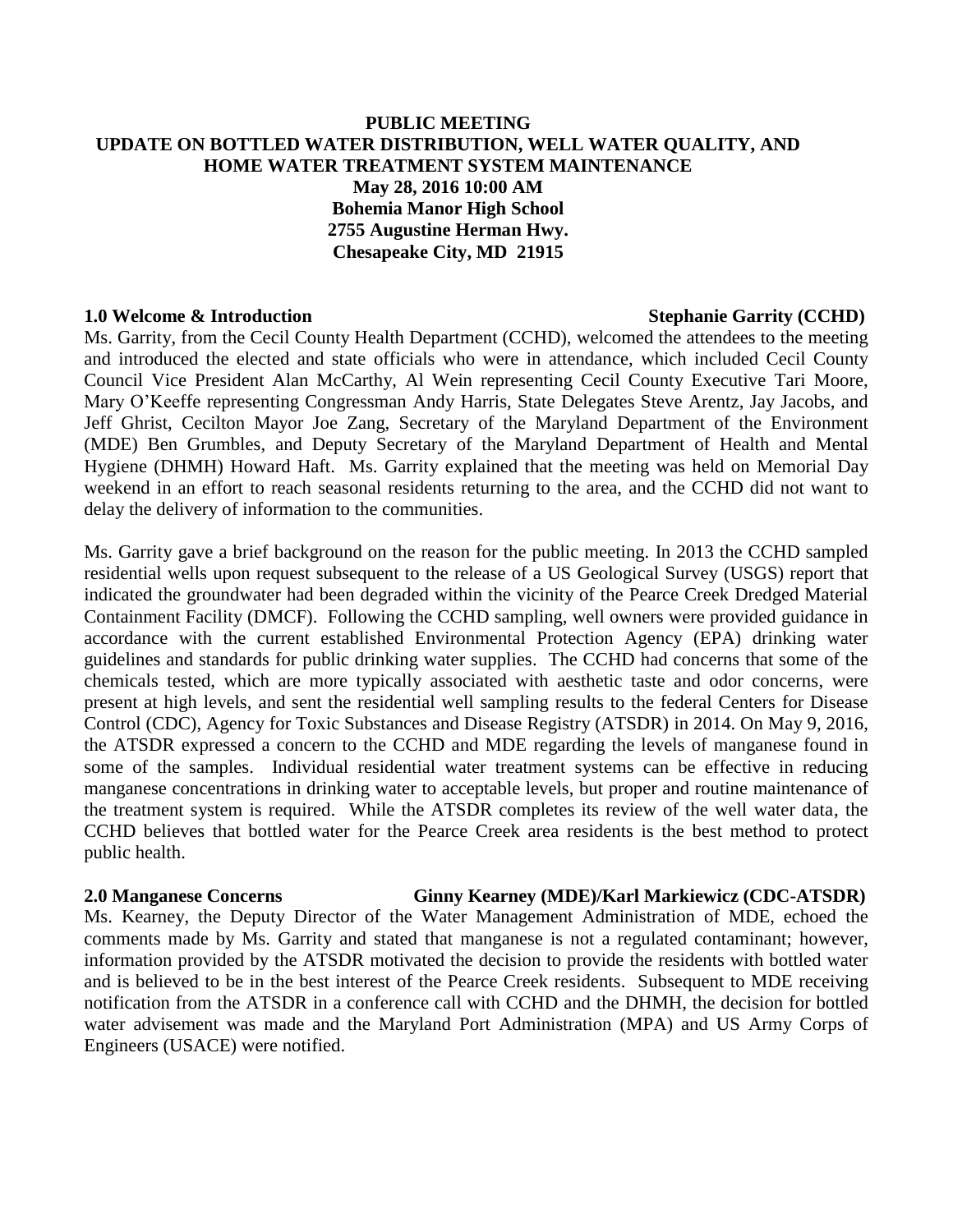Dr. Markiewicz, a toxicologist from the ATSDR, stated that the ATSDR investigates environmental data, and public health recommendations are made based on the available information. After evaluating the Pearce Creek area residential well data, a health concern was expressed specifically for manganese levels for infants and young children. ATSDR will release a comprehensive report at a later date that will contain the full health consultation examining all the chemicals tested in the well water. Manganese levels were shown to be a "risk driver" in the Pearce Creek well data, which caused the public health recommendation regarding bottle water to be made. Dr. Markiewicz stressed that the circumstances at Pearce Creek are not the same as Flint, Michigan. Manganese is an essential element that is needed in small amounts for the normal health and development of the nervous system, bone growth, and enzyme functions. The potential toxicity comes from too much manganese. For instance, acute (short term) exposures are not likely to have an effect at the levels seen in private well water in this area, but chronic (long term) exposures of 5-10 years could have an effect on young children (5 years old and younger, including infants) at levels between 300-500 parts per billion (ppb) or greater. Manganese is a naturally occurring element. There are many wells in the area that are well above a manganese concentration of 500 ppb.

Public health determinations are made by evaluating the information provided in the available toxicological literature. There is a growing body of evidence that suggests manganese can cause neurological issues in young children (i.e. memory, motor activity). The EPA lifetime health advisory level for manganese is 300 ppb. Private water well sampling data from the Pearce Creek area indicated that some of the treated and untreated water exceeded 300 ppb and that a high level of variability exists within the data set. ATSDR is not able to confirm which residents were exposed to these high levels with the information provided at this time, but a residential water treatment system is usually effective in reducing the concentrations of manganese. If children and infants were drinking the water over time at a level between 300-500ppb then there is concern. The Margin of Safety defines the range between safe and detrimental levels of a substance, which is fairly narrow for manganese. The studies show that manganese does not cause cancer. Fumes and dust exposure from manganese in an industrial setting can cause Parkinson's Disease-like effects, but scientific literature does not suggest those types of effects can occur from ingestion (i.e. drinking or eating foods that have been prepared with water that has high amounts of manganese). The limited studies also indicate no signs of neurological issues in pets. The main concern for the Pearce Creek area residents is ingestion; dermal exposure (e.g., contact with the water by bathing, swimming) will not have any detrimental effects. A report summarizing ATSDR's public health review of the manganese levels in private well water in the Pearce Creek area is available at: [http://www.atsdr.cdc.gov/HAC/pha/PearceCreek/Pearce\\_Creek\\_DMCA\\_LHC\\_05-27-2016\\_508.pdf.](http://www.atsdr.cdc.gov/HAC/pha/PearceCreek/Pearce_Creek_DMCA_LHC_05-27-2016_508.pdf)

MDE Secretary Ben Grumbles, speaking on behalf of Governor Hogan, stated that the Pearce Creek water issues are very important to the Governor and that MDE and DHMH will be working closely with the local and federal officials to reach a resolution. DHMH Deputy Secretary Howard Haft stated that they will be working with the state and federal partners to ensure the health and safety of those living in the State of Maryland.

# *Manganese Q&As*

Councilman Alan McCarthy asked, regarding the public safety concern, why it took so long between the time the samples were taken and when the public health determination was made. Dr. Markiewicz replied that the collection of samples and subsequent testing takes some time, but the majority of the time is spent evaluating the results of the data. During the data evaluation process, all the constituents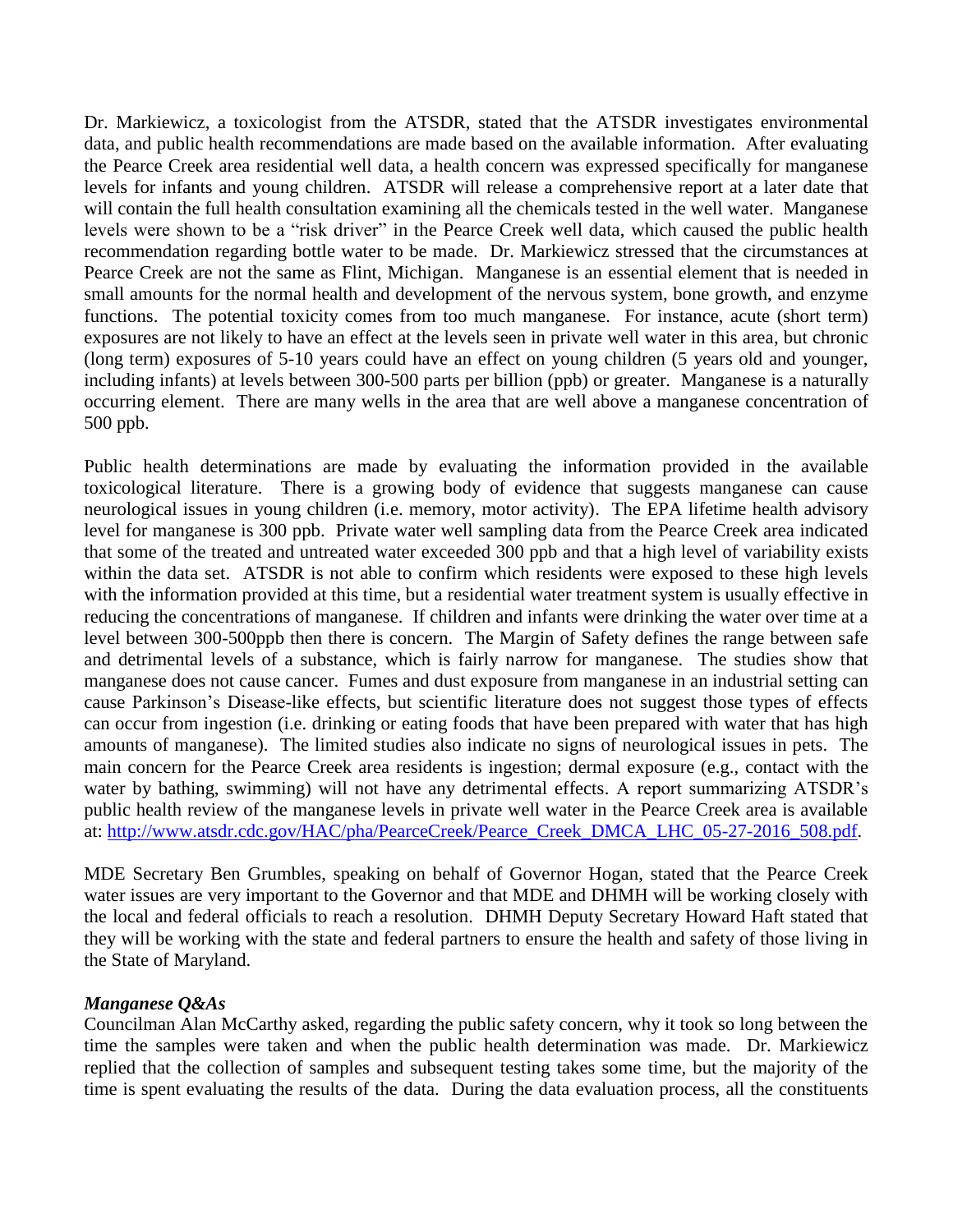are investigated and it is an emerging science trying to determine at which point exposure to substances become a concern. Mr. Mank, a toxicologist from MDE, stated that the variability in the data set and different residential water treatment systems made it difficult to find solid answers.

Councilman McCarthy stated that there are three aquifers that residents could derive their water from and asked if other constituents had any cumulative or enhancing effects on manganese. Dr. Markiewicz replied that the manganese effects were not amplified by other constituents detected in the private well water. The effects of increased manganese concentrations in water are often observed via changes in color (black rings in toilets, etc.) and taste. Water softeners can be used to decrease manganese concentrations, but they can increase sodium levels, which may be an issue to those with dietary sodium restrictions.

Mr. Lavin asked if the manganese toxicity can affect children permanently. Dr. Markiewicz replied that there is not a lot of literature available to give a firm answer, but long term effects have not been seen after intake of high amounts of manganese has ceased. About 30% of manganese leaves the human body in a few days, the remaining amount takes a few weeks to a few months to be removed. The current goal is to minimize exposure, which is being achieved by the bottled water and construction of the public water system. Mr. Lavin asked how to identify manganese in the drinking water, especially when it is at dangerous levels. Dr. Markiewicz replied that the taste will change and black staining can occur, but the best way to determine the manganese concentrations is to have the water tested, which is the responsibility of the resident. Ms. Kearney stated that in regards to the regulatory process for public drinking water, a series of potential pollutants are identified by EPA, and toxicity studies are reviewed, which then leads to regulations where a Maximum Contaminant Level (MCL) is established for each constituent. Private wells are not subject to these regulations and cannot be enforced by MDE. The new public water system will be regulated and have no manganese issues. Mr. Mank reiterated that bottled water is encouraged for both drinking and cooking, but the well water is suitable for every other use. Ms. Garrity stated that the CCHD can send samples to a lab for testing, which will cost \$20. It is recommended that residents with private wells test their water twice a year and when changes are noticed.

A meeting attendee asked, regarding an untreated water source, if daily exposure from a bath or teeth brushing was an issue. Dr. Markiewicz stated that activities such as bathing, teeth brushing, or a sip of water, etc. will not be an issue. Ingestion of a liter (approximately 4 cups) of water a day at those high levels for infants/young children over many years is the primary concern. Regarding dermal (skin contact) exposure, studies have shown that the skin is an effective barrier at protecting against many constituents, including manganese. Ingestion is the main source of exposure. An attendee asked about the effects on the nervous system and damage to the myelin sheath. Dr. Markiewicz replied that there has been not been a correlation established based on the limited literature that is currently available. Another attendee asked about eye exposure to which Dr. Markiewicz replied that there is not an issue with manganese in water and eye exposure.

An attendee expressed a concern regarding the spring 2018 waterline completion date, and requested that the construction be expedited. Mr. Chris Rogers from AECOM, the Town of Cecilton's water system contractor, stated that based on the construction contracts that have been established, construction of the transmission main (the waterline from the Town of Cecilton to the communities) and the distribution main (the waterlines within the communities) are on schedule and will take about a year to complete. The on-lot work will begin once the distribution system is in place. The current contracts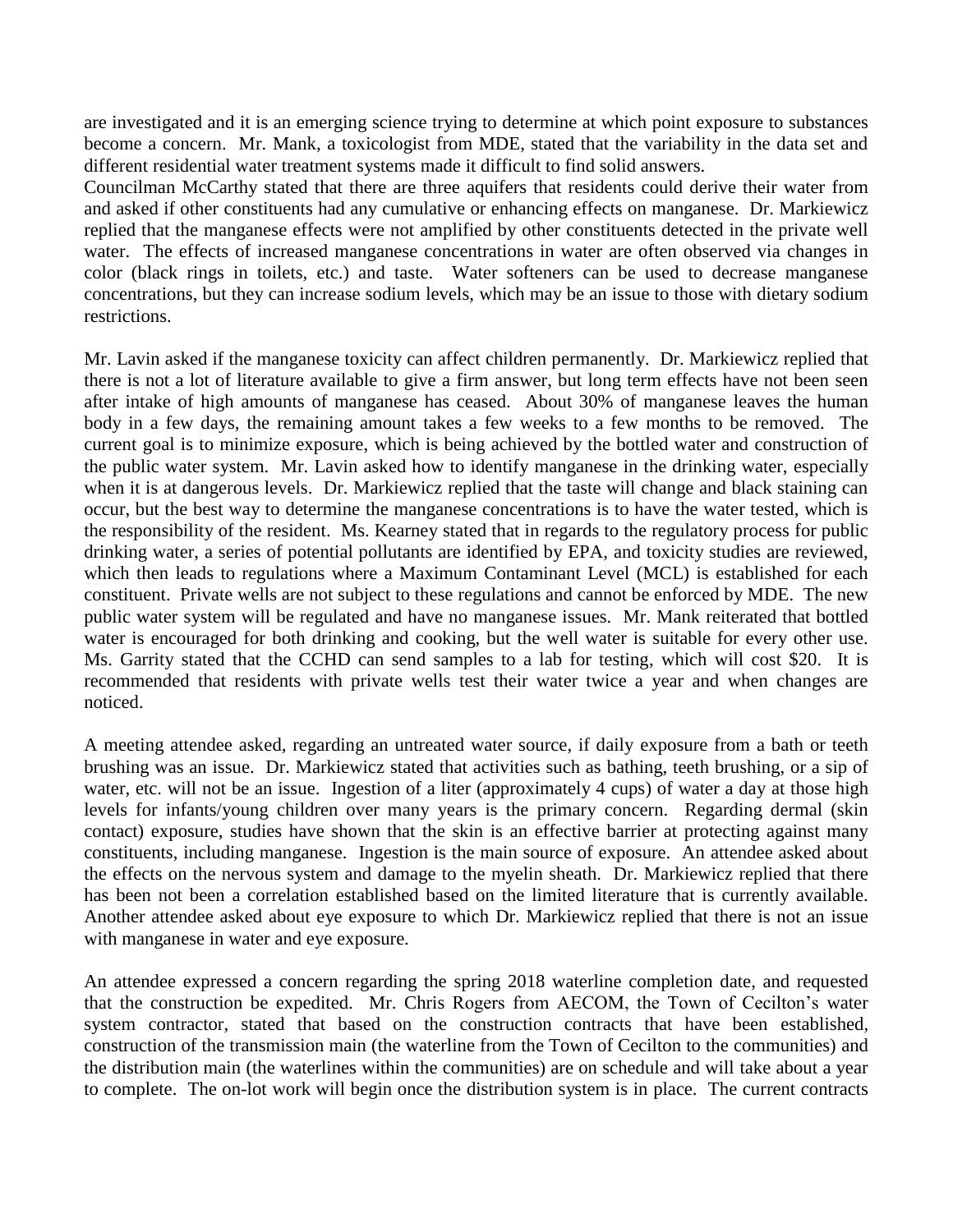were developed before the manganese issue was known and they were not scheduled to be accelerated. Dr. Markiewicz stated that the main concern is mitigation of exposure to the high levels of manganese; hence the bottled water solution until the water system is complete. Secretary Grumbles stated that there was importance in the immediate limitation of exposure. Governor Hogan, the Maryland Port Administration (MPA), and MDE are going to look for ways to accelerate the construction schedule and ensure that the completion date is not delayed.

A meeting attendee inquired about the office trailer for the waterline construction and asked if the residents should expect to see any additional trailers. Mr. Rogers replied that there is one trailer which is present in Bay View Estates (BVE) and is required per the transmission main contract; no other trailers are necessary. A meeting attendee expressed concern about the lack of notification and communication regarding the installation of the trailer. Mr. Rogers stated that bimonthly Pearce Creek Implementation Committee (PCIC) meetings are held in an effort to maintain consistent communication with the Pearce Creek communities. Ms. Kristen Keene stated that PCIC meetings are held every two months on the  $3<sup>rd</sup>$  Friday at the Parklands Building in Cecilton. The PCIC meetings are open to the public and are used to provide updates regarding both the waterline and DMCF liner construction progress. There is also a newsletter, which residents can subscribe to and receive pertinent project information and meeting dates. The Pearce Creek outreach website [\(www.pearcecreekoutreach.com\)](http://www.pearcecreekoutreach.com/) also contains a significant amount of project information (e.g. timelines, meeting minutes, agendas, presentations). If internet access is not available, please contact Ms. Keene for a hard copy of meeting and project information. Overall, the primary goal is to maintain transparency and continued outreach to the communities.

Mr. Soly asked about the correlation between the ppb water concentration and the grams per liter exposure rate. Dr. Markiewicz stated that usually toxicologists use milligrams per kilogram of body weight/day for determining toxic concentrations and gave an example; the full document will explain the calculations between the different types of concentration expressions. Mr. Mank stated that the manganese levels to remember are 0.3 milligrams per liter or 300 micrograms per liter; any concentration below that number should not be of concern. Dr. Markiewicz stated that manganese has a secondary MCL of 50 ppb, which individuals can drink without any concern. The full report will show the data that was analyzed. Ms. Kearney noted that the data that was analyzed by the ATSDR was the data collected by the CCHD; no new data collection has occurred. Ms. Kearney directed residents to contact Fred von Staden (CCHD) for a refresher on the 2013/2014 well sampling information.

### **3.0 Maintenance of Home Treatment Systems Ellen Frketic (MES)**

Ms. Frketic stated that individuals with water treatment systems must be vigilant in regards to maintenance. Ion Exchange units and softeners remove many of the ions and manganese in the water. Carbon filters also work well to remove manganese, especially if the softener is placed in front of the carbon filter. In-home water treatment systems will not be needed once the new waterline is complete. An attendee asked what would happen to the wells once the new system was hooked up to the houses and another attendee asked about keeping wells for the purposes of watering gardens and lawns. Ms. Kearney replied that MDE requires residential wells to be abandoned once the public water system is in place due to the potential for cross contamination. The cost of well abandonment and disconnection will be paid by MPA. Mayor Zang noted that the Town of Cecilton's water system can easily accommodate the expanded service area to the Pearce Creek residents. All wells must be abandoned and capped to prevent cross contamination, and eliminate any possible issues. If anyone has any questions, Mayor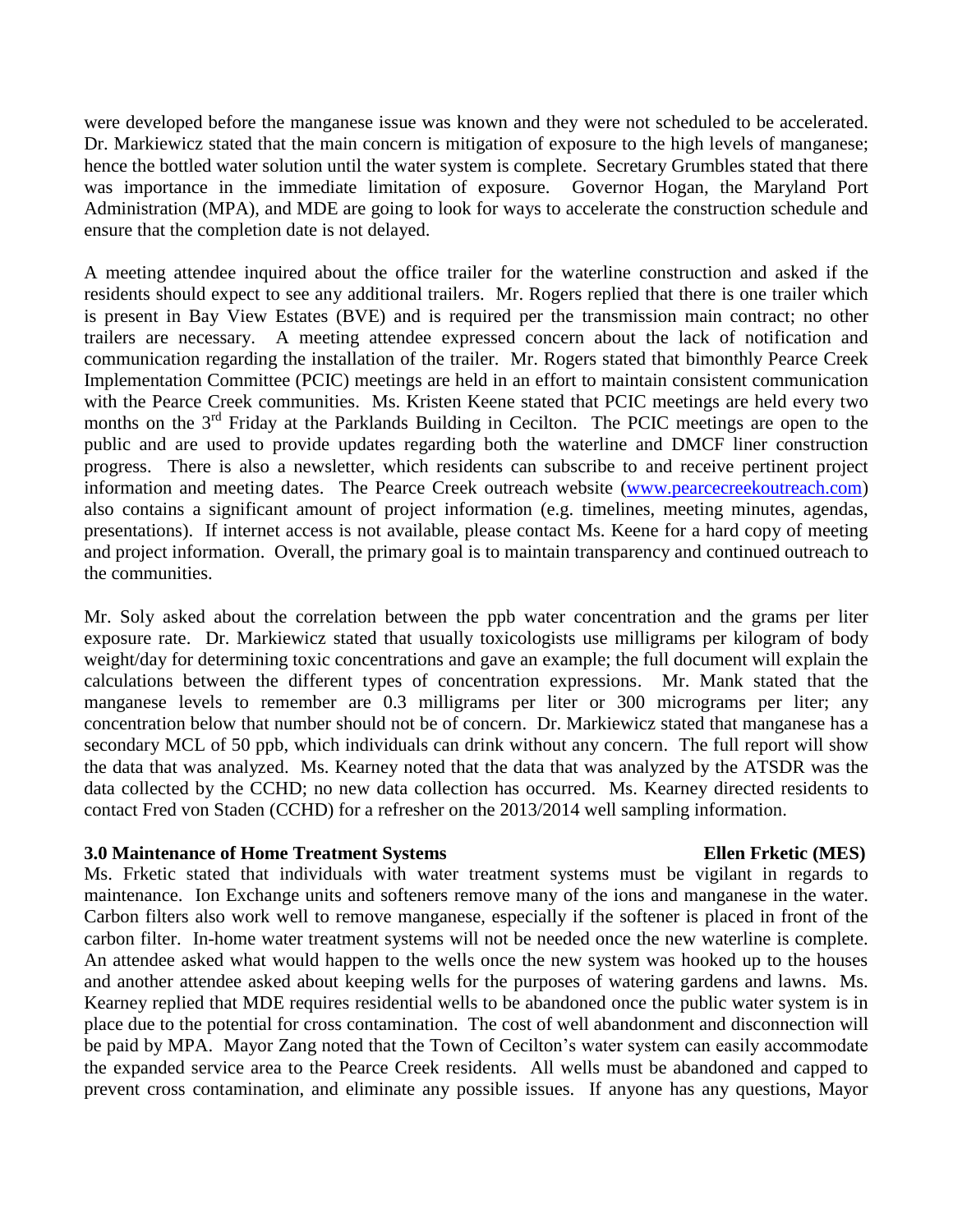Zang's contact information is available on the Pearce Creek outreach website [\(www.pearcecreekoutreach.com\)](http://www.pearcecreekoutreach.com/). Ms. Frketic stated that information regarding MDE certified well testing is located on the back of the water system pamphlet.

## **4.0 Overview of Bottled Water Distribution Kristen Keene (MES)**

Ms. Keene, speaking on behalf of the MPA, stated that MPA is funding the free delivery of bottled water to Pearce Creek area residents for the next couple of months until the US Army Corps of Engineers Philadelphia District (CENAP) is able to complete their procurement process and assume the funding. Free bottled water will continue to be provided until the waterline is complete and online. Eastern Shore Coffee & Water has been selected as the water distribution company, and the company the water is sourced from is Drink More Water. Subsequent to completing and submitting a customer data form, the water company will generate an estimate of the amount of water that will be delivered to each household based on the number of occupants (assume one gallon of water per person per day). There are two free water delivery options residents can choose from including five gallon bottles, which require a water cooler (coolers can be leased at the expense of the resident for \$6.95 a month), or a case of six one gallon bottles. If a resident choses to elect the five gallon bottle option, it is the responsibility of the resident to maintain and return the bottles to the water delivery company when they become empty; residents will be charged \$6/bottle for unreturned five gallon bottles. The empty five gallon bottles can be left on the porch/driveway for pickup, or at another location on the residential property as agreed to by the resident and the delivery personnel. The one gallon bottles can be appropriately disposed of by the resident. Any bottles received damaged upon delivery will be replaced at no charge. The delivery schedule will begin the week of May  $31<sup>st</sup>$ ; the delivery company does not require that all residents sign up to commence delivery. Ms Keene stated that customer data forms were available to complete and submit at today's meeting and will be mailed to each resident next week as well. Delivery will occur six times a month once all residents have enrolled. The amount of water received can be adjusted to accommodate the needs to every household; residents can contact the water company directly to make the necessary adjustments. Seasonal residents should indicate when they will not be in residence, and those going on vacation can inform the delivery company to postpone delivery for the residents' time away. Residents will receive a call the day before the delivery is scheduled to occur. If residents are home at the time of delivery, the water company can bring the water inside the home, if requested; if residents will not be home at the time of delivery, indicate in the designated area on the customer data form the preferred location where the bottles should be left. Ms. Keene informed the attendees that representatives from the Eastern Shore Coffee & Water company were available outside the building with water for distribution; any remaining water would be sent to pre-designated water drop-off locations in BVE and West View Shores (WVS).

# *Bottled Water Q&A's*

An attendee asked if residents could switch between the two water options, and Ms. Keene replied yes. Ms. Keene added that if more or less water is needed, those adjustments can also be made. The water is intended for both drinking and cooking and will be provided to all residents until the new water system is completed and the resident can turn on their tap. MPA will be financing the first two months and then CENAP will take over financing.

An attendee asked if the water bill under the new water system would be volume based. Mayor Zang replied that there will be a minimum bill for the minimum use (5,000 gallons) and then a charge per